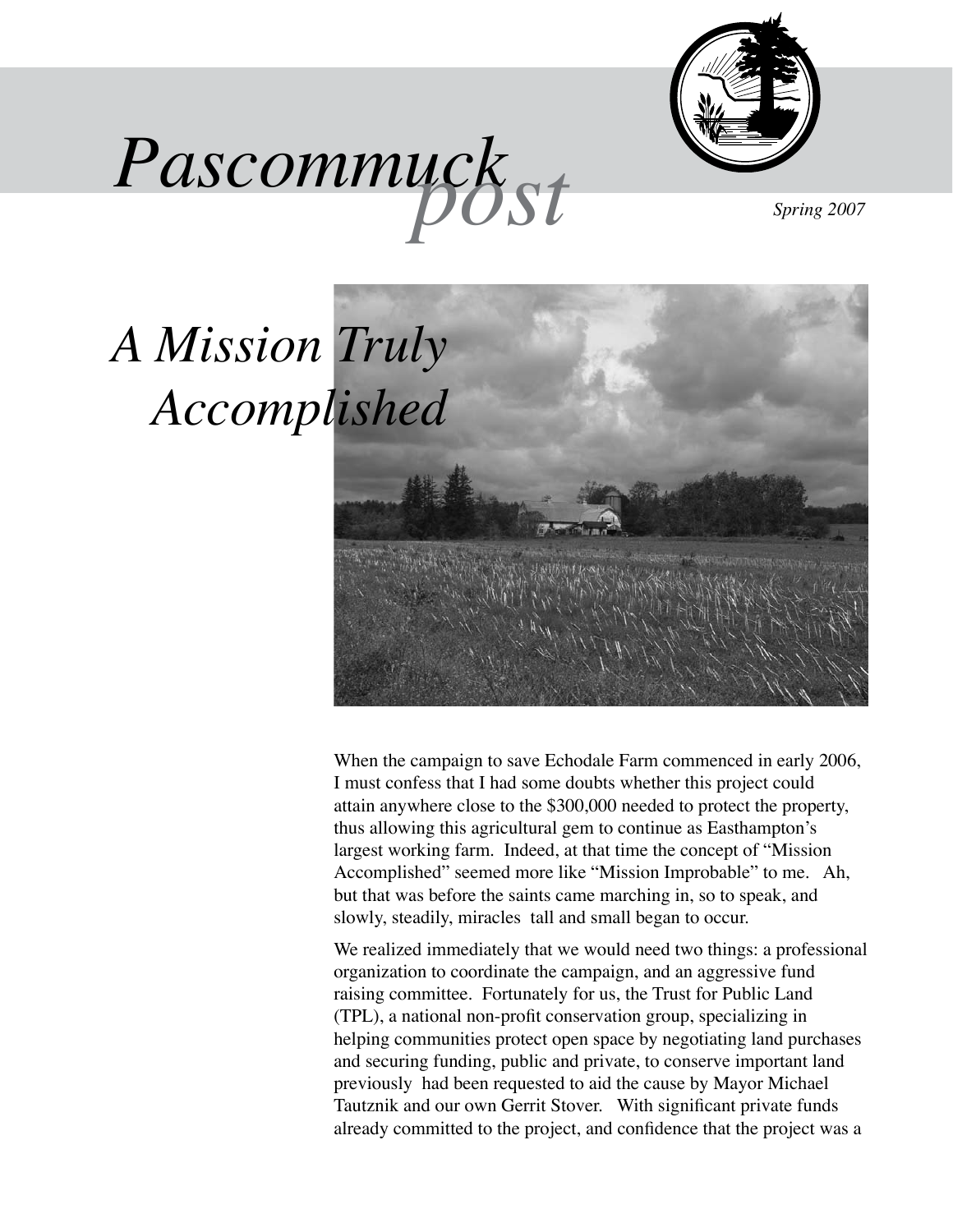good fit for state funding programs, TPL agreed to partner with PCT to raise the balance of the needed private funds locally.

Likewise, a fund raising committee was quickly formed, consisting of Board members Marty Klein (Chair) Shirley Smith (Treasurer, who often took on many other duties as needed), Bill Burgart, Roger Anderson, Sue Walz and Doug Wheat. Ann Hallstein, Dr. Michael Posner, and Rick Pierik also volunteered their expertise – we now had the leadership and team to take us all the way! Committee members went through training/pep talk meetings, compiled a list of prospective donors, and then started to make contacts. Over 500 donors from Easthampton and the surrounding area would eventually come forth to help us accomplish our ambitious goal!

Special events also played an important role in getting the word out. An art show of local artists at the Nashawannuck Gallery (compliments of Mai Stoddard, with refreshments compliments of Big E's), Marty Klein's tours of the farm and his radio/TV appearances(Mr. Personality): an Art Drive sponsored by Eastmont Custom Framing (compliments of Jean-Pierre Pasche): a campaign close out party at the Apollo Grill (courtesy of Casey Douglas of the Apollo) all contributed to our success. Posters and fliers were circulated and a banner displayed around town.

As the Echodale campaign winds down and final closure takes place, I personally wish to thank everyone who donated their time and/or treasures to this remarkably successful endeavor- the many Foundation Grants received, which gave us the added boost in our early fund raising; so many local businesses, various institutions and schools, a local bank, and of course the contributions of so many private individuals, near and far made this a success. Let's not forget the Trust for Public Land, especially Project Manager Katherine Cooper and fund raising Consultant Jen Patrick- without them, we would not have made it. It was their words of encouragement, week after week, that kept us all on track!

Our sincere appreciation also goes to the CPA committee and the City Council for approving up to \$650,000. towards Echodale, and to the Commonwealth of Massachusetts APR program, our terrific fund raising committee, and the scores of artists who created their masterpieces for this project. This was truly a community supported effort!

Now, if you'll excuse this Doubting Thomas, I'll be off to my "Power of Positive Thinking" seminar....

 *John Bator, President*

*preservation success*preservation success

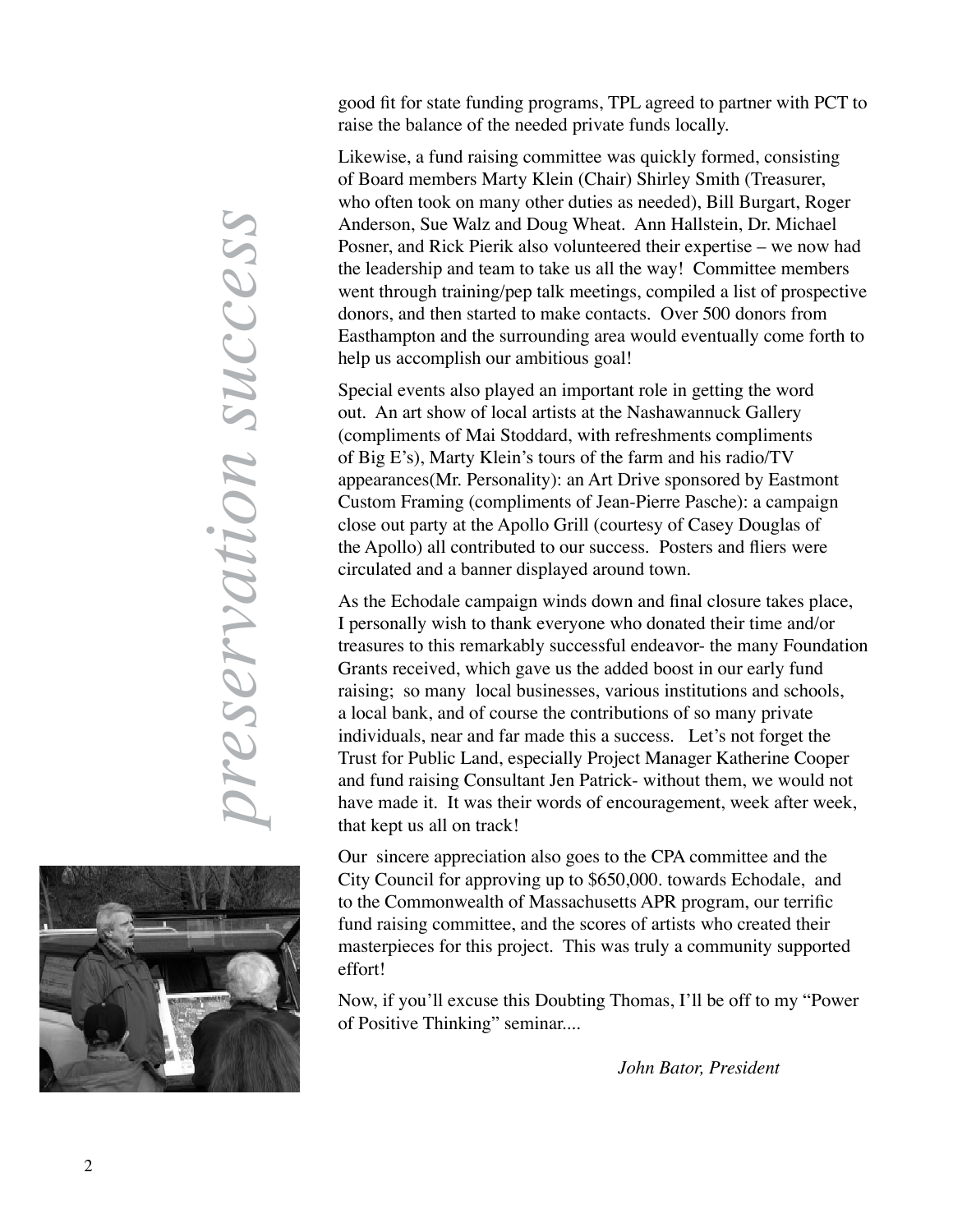## Pascommuck Conservation Trust Annual Meeting

The Pascommuck Conservation Trust (PCT) held it's annual meeting to a large audience at Lathrop Communities in Easthampton on February 20. The theme for our twenty-fifth anniversary meeting was "Why We Care". The keynote presentation of the night by three PCT stalwarts, John Bator, Tom Lautzenheiser, and Marty Klein, illustrated this theme beautifully with words and pictures.

John presented a certificate of appreciation from Mayor Tautznik of Easthampton to Bill Burgart for twenty-five years of devoted service to the environment and to the Pascommuck Conservation Trust. Bill and the mayor are both founding members of this organization. John read the text of the certificate and Bill gave a gracious and humorous acceptance speech in return.

Marty gave a brief summary and status of the Echodale project. John thanked him for leading this highly successful fund raising campaign. Thanks to this difficult and time-consuming effort a large and beautiful orchard in Easthampton will be protected as farmland forever.

After the business portion of the meeting concluded, John presented a

beautiful slide show featuring a general overview of PCT properties and highlighting Brickyard Brook and Echodale in more depth.

Tom followed with an aerial view of the Trust properties and the city. He emphasized areas of concern for future preservation efforts and asked the question; "Where do we go from here?"

Marty rounded out the evening with a photo show entitled "Why I Care" which featured many professional quality photographs of Easthampton and beyond.

The program was a resounding success and showed that the Trust need not go to outside sources to present an informative and entertaining presentation. Many of John and Marty's photographs elicited audible reaction from the audience and Tom's aerial views elicited many comments and questions from the crowd.



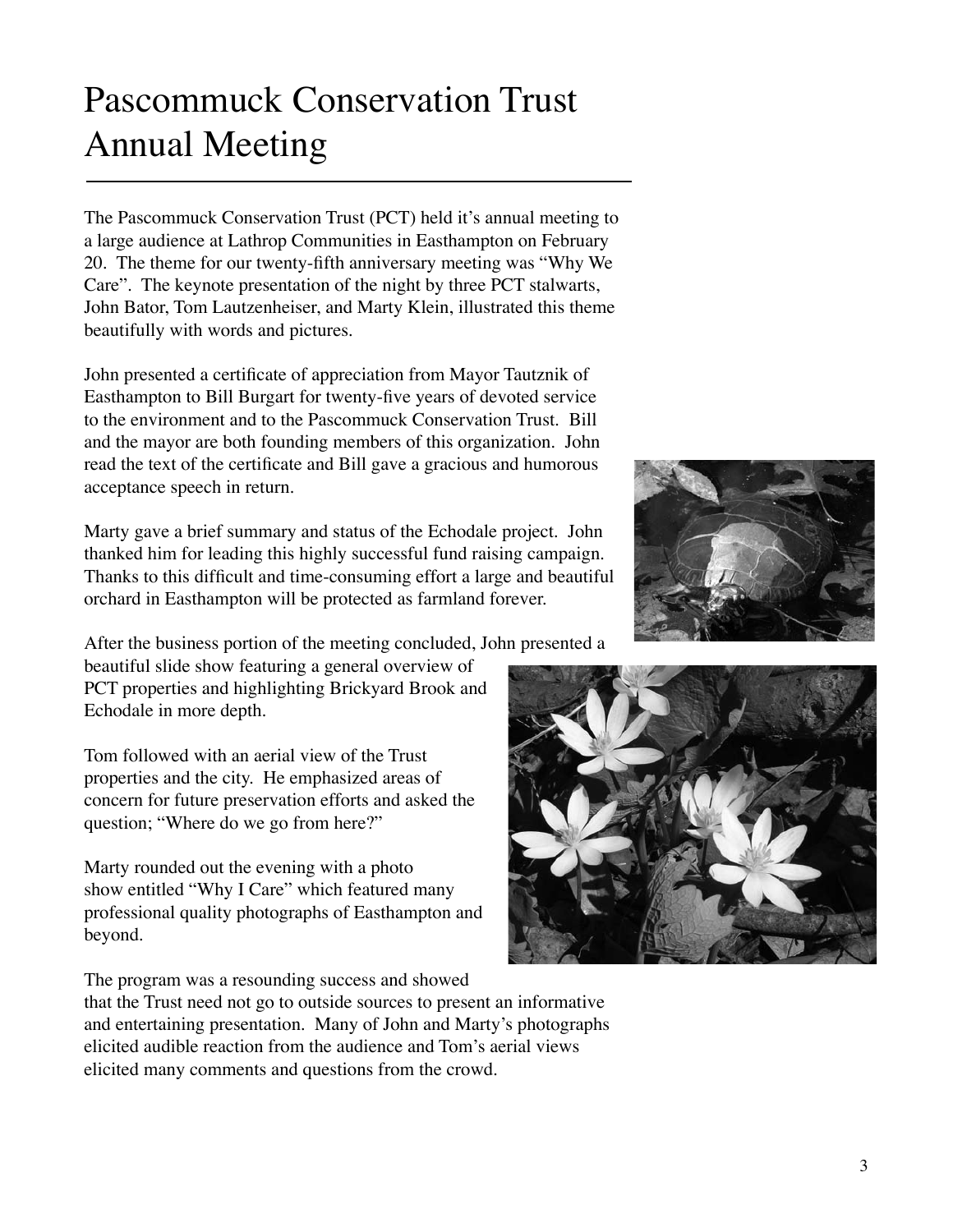### Early Spring Impressions **at Old Pascommuck Conservation Area**



On the afternoon of March 30, 2007, barely into the spring, I take a late afternoon walk along the Manhan River on our Old Pascommuck/ Florence E Smith trail (directions below). Like many of our properties, this is an under-appreciated and beautiful place to experience nature, a few minutes from your home.

We're fortunate in Easthampton to have a fascinating type of habitat – the floodplain forest, which, like many others, has become increasingly scarce, largely owing to development. Much of the Manhan River flowing through the City, emptying into the CT River Oxbow, is flanked by this feature.

What makes it so special? The forest and the various plants that thrive here must be able to survive being periodically flooded (with no oxygen in the soil) when water levels rise (like now or following heavy rains). Trees such as the sycamore, silver maple, cottonwood, willow, box elder, and a few others have successfully adapted to such stresses. So have ostrich, cinnamon and other ferns, horsetails, red osier dogwoods, poison ivy and several other plants that colonize the forest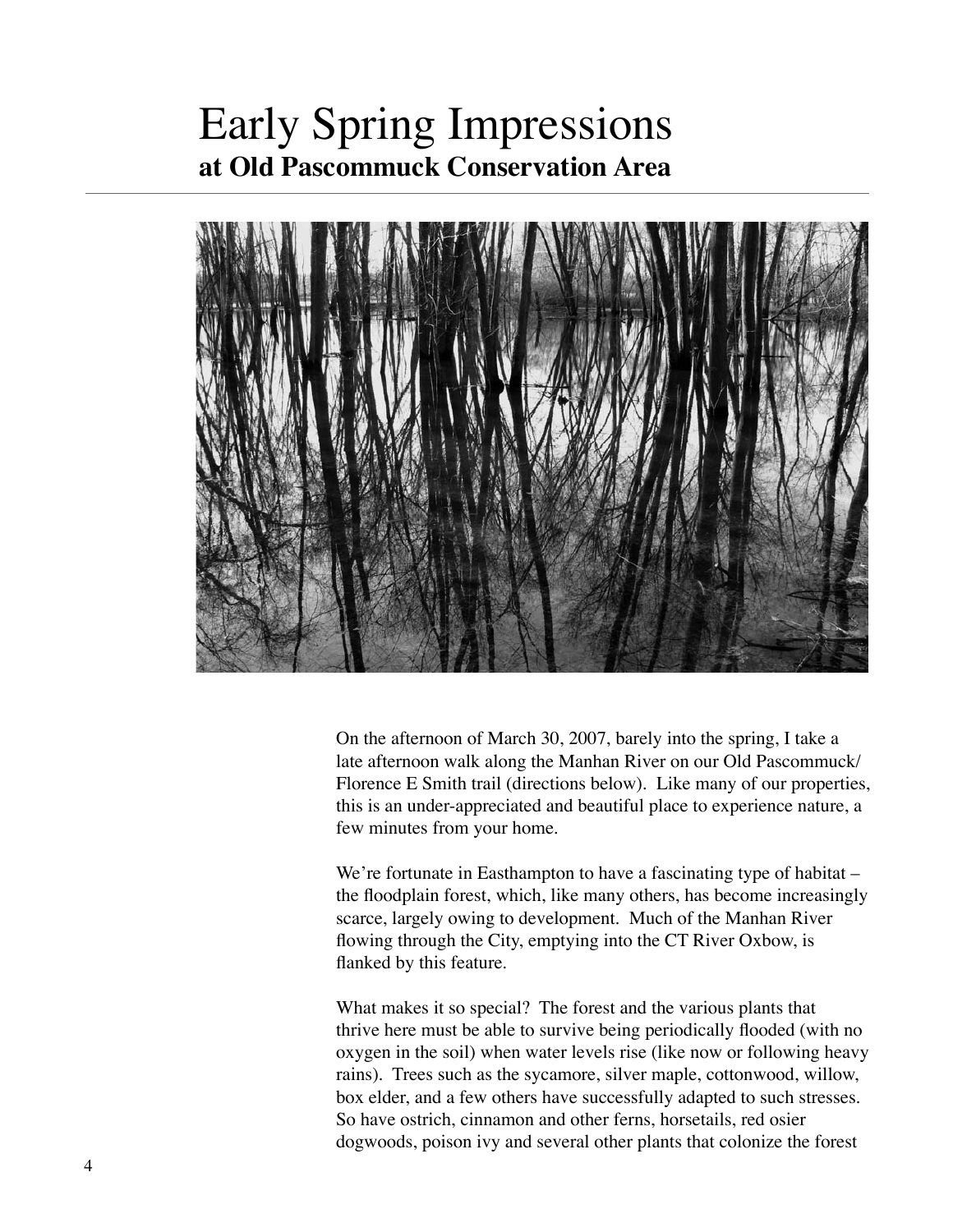floor. This forest buffers and filters the floodwaters. In its absence, the floods would extend out much further into the landscape.

Our trail is easy to follow. It's mostly high and dry, paralleling the river. I like to walk off the trail sometimes, to get closer to the water. See the less seen. This time of year, and late fall through winter are the best times to do that, as the poison ivy hasn't leafed out yet. Influenced by the spring flood levels on the CT River, the Manhan has now spread out, so it's more like a big lake, gently flowing into the surrounding lands. Water, water everywhere! I stand at its edge. The ground here is littered with dead leaves and the remains of last year's plants, in addition to all manner of flotsam and jetsam deposited by the receding waters. I can hear Rte. 91 off to my right. Once the trees leaf out, they'll act as a muffler against this intrusion. Noise and water filters. Trees! Cool!

A tufted titmouse announces its presence, repeating the mating call that returned to its throat a few short weeks ago. I see deer, coyote and raccoon tracks in the mud amidst the dead leaves. Red silver maple flowers are just beginning to open overhead in contrast to the bare branches they grace. There's a small spider in front of me, trying to span distant branches with a silken line. First web of the year, little one?

I walk over to an impressive (10 foot circumference?) sycamore at the edge of the water. At its base is a large hole, a welcome refuge for raccoons and others. In the mud nearby, I see tracks where a beaver has exited the water. I continue on and see several trees at and above the floodplain that have been partially chewed by the beavers. They favor black birches here. Perhaps it's the wintergreen-flavored sap. Freshens their breath, I spose. Nothing like oak breath when you greet the wife and kids in the lodge. Ugh!

It's serene and sublime here. No spectacular views, but much to experience. I liken this time of year to the first trimester of a pregnancy. Much is happening, growing, moving...unseen for now. Very soon, all this will change and spring in all its glories, will dominate the landscape. In another couple of weeks, the ferns' fiddleheads will burst forth along with the rest of the greenery and this largely grey and brown scene will be transformed. I urge you to visit this special place.

To get here, park on East St. by the Old Pascommuck signs and follow the trail down, under the bridge spanning the bike path. Or, from the bike path, park your bike at our rack where there's a sign for our trail. Visit our website, if you'd like a trail map.



*Marty Klein*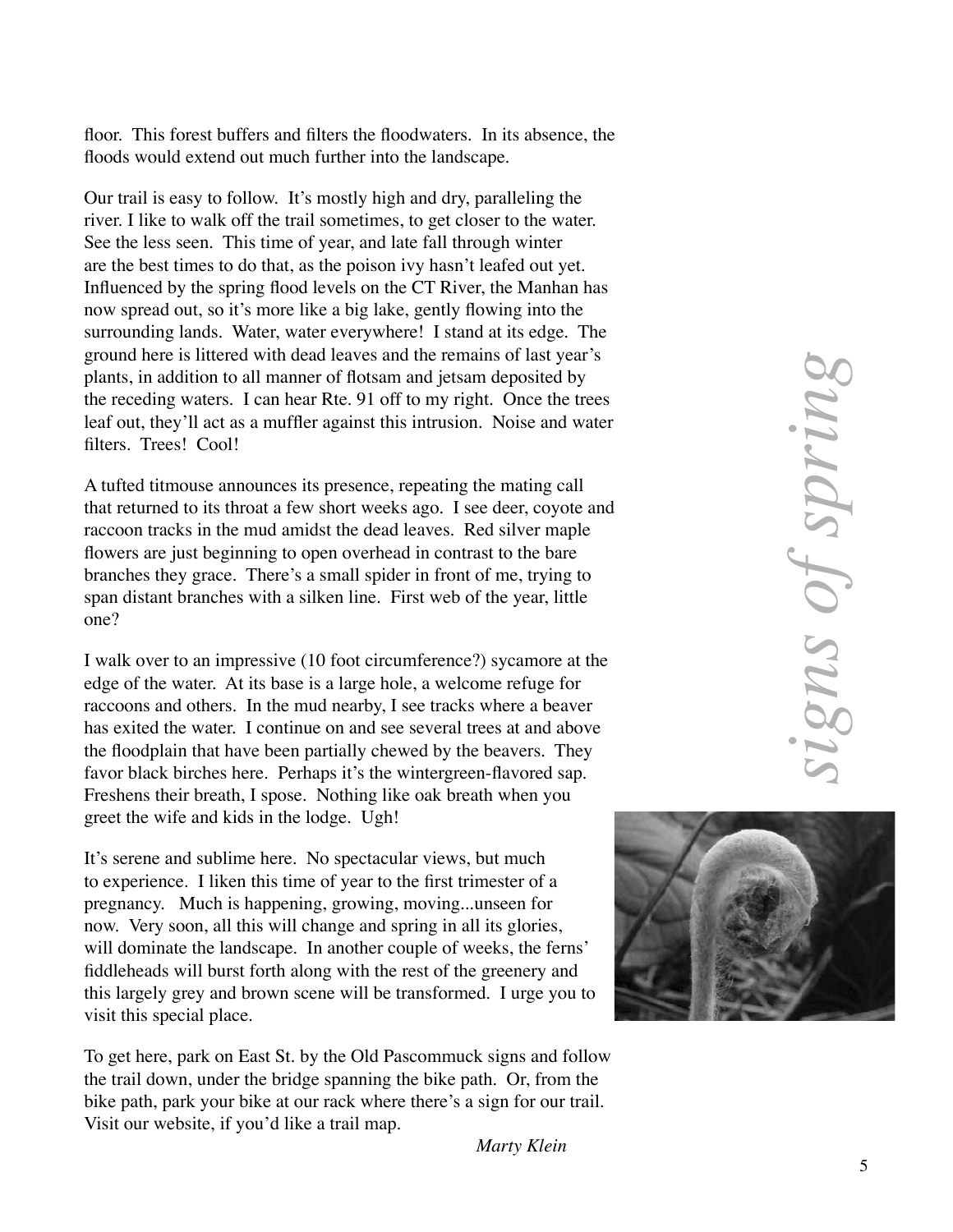# Soon PCT UPCOMING EVENTS

Mark your calendars! The Pascommuck Conservation Trust will be celebrating its twenty-fifth anniversary this year with a diverse slate of upcoming events. Here's a partial listing available at press time.

• **On May 5 come to our spring plant sale** for some of the best bargains you will find anywhere, from 8:00 AM to noon. This event is held every year at Big E's parking lot on Union Street. It draws many people who know from past experience that they can find unusual plants at bargain basement prices. Different plants at low prices with proceeds to benefit open space in Easthampton, a win-win for everyone involved!

- We will hold a **nature walk** at the Old Pascommuck property on East Street on Sunday, May 20 from 1:00 – 3:00 PM. This beautiful property has well maintained nature trails that abut the Manhan River and the bike trail. Our experienced and knowledgeable naturalists will guide you through a tour of some of the hidden treasures of Easthampton that few people ever experience.
- In late spring we will be dedicating and renaming the former Terrace View Conservation Area in loving honor of our long time Treasurer, Edward Dwyer, who passed away last year. The Edward Dwyer Conservation Area will undergo a major facelift this spring courtesy of the Boy Scouts of America. Come for a guided tour of our new and refurbished nature trails in this secluded section of Easthampton. Exact details of date and time will be publicized soon.
- Join us at the High School on **September 22 for our annual plant sale** at the Easthampton Fall Festival. This will be a one-day event this year instead of two, so plan to come early for the best plant bargains.

The **References**<br> **recognition**<br> **recognition** 

Edward Dwyer Conservation

Spring

Plant Sale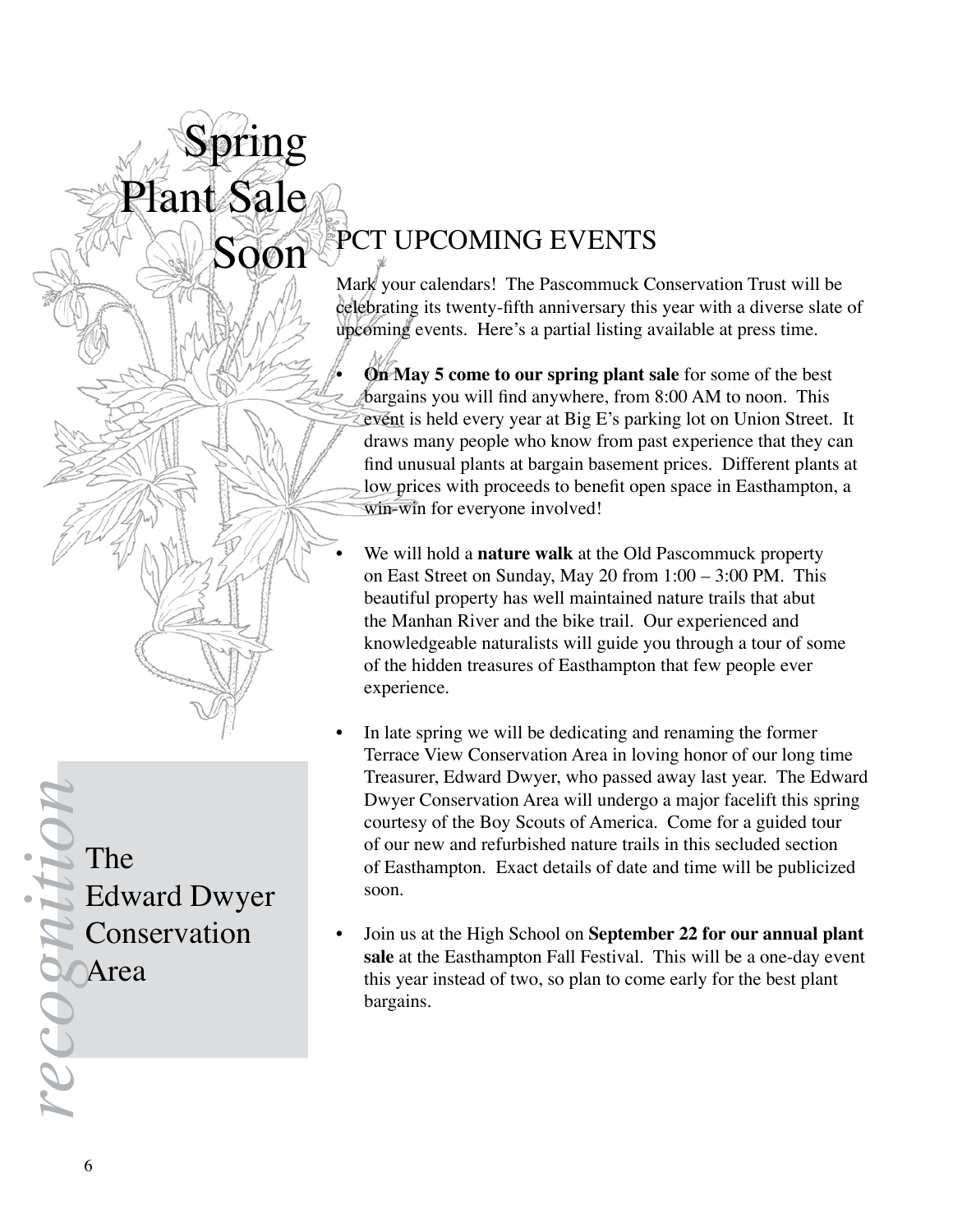The air is full of the twittering of birds as we lock the car. Spring has sprung and the smell of new beginnings fills our senses with anticipation. Each walk is an adventure; you never know what you may see, hear or discover. My father, always up for adventure, has agreed to come with me this morning. He brings his fishing pole and worms since I had told him we'd be walking along the Manhan River. As we traipse down to the river, the birds scold us for disturbing their peaceful morning. Sparrows, nuthatches and chickadees, too numerous to count are busy in the tall grasses and invasive roses. We reach the river and note that it's a bit cloudy from spring sediment washing downstream. It still is beautiful though. Standing next to my Dad as he tosses his line in, I can remember being in this moment so many time in years past. There is something so relaxing about watching the river swirl by, listening and watching...for nothing...and everything.

We see that the beavers have been very busy; they don't get to relax as we do, I guess. A partridge is startled from the undergrowth by us, and we are happy to have seen it. The path along the river is not as worn as it was on my previous trip here, but it's still visible. We follow the gentle curves of the trail as it follows the water. There are so many beaver trails and signs, but no dam in sight. We find either a young beaver skull or a muskrat skull and are amazed by the length of the teeth.

My Dad pockets them to show my Mom later on.

When a large branch breaks on the other side of the river, we watch with anticipation for something to appear. We are hoping for a deer or a moose, but it's only a large hawk that rises and soars over us. I envy his ease of transport as I keep getting snagged by rose thorns. Our next spotting is a red-winged blackbird; it flies from the edge of the river back to the tall grasses area. This is a great place to birdwatch. I hope to return with binoculars and a bird book. Dad has given up on catching a fish- none are biting today. As we



retrace our steps to head back, a kingfisher chatters by us overhead. This is the bird's domain and we are lucky to have shared it with them for a short time. *Dawn Ackley*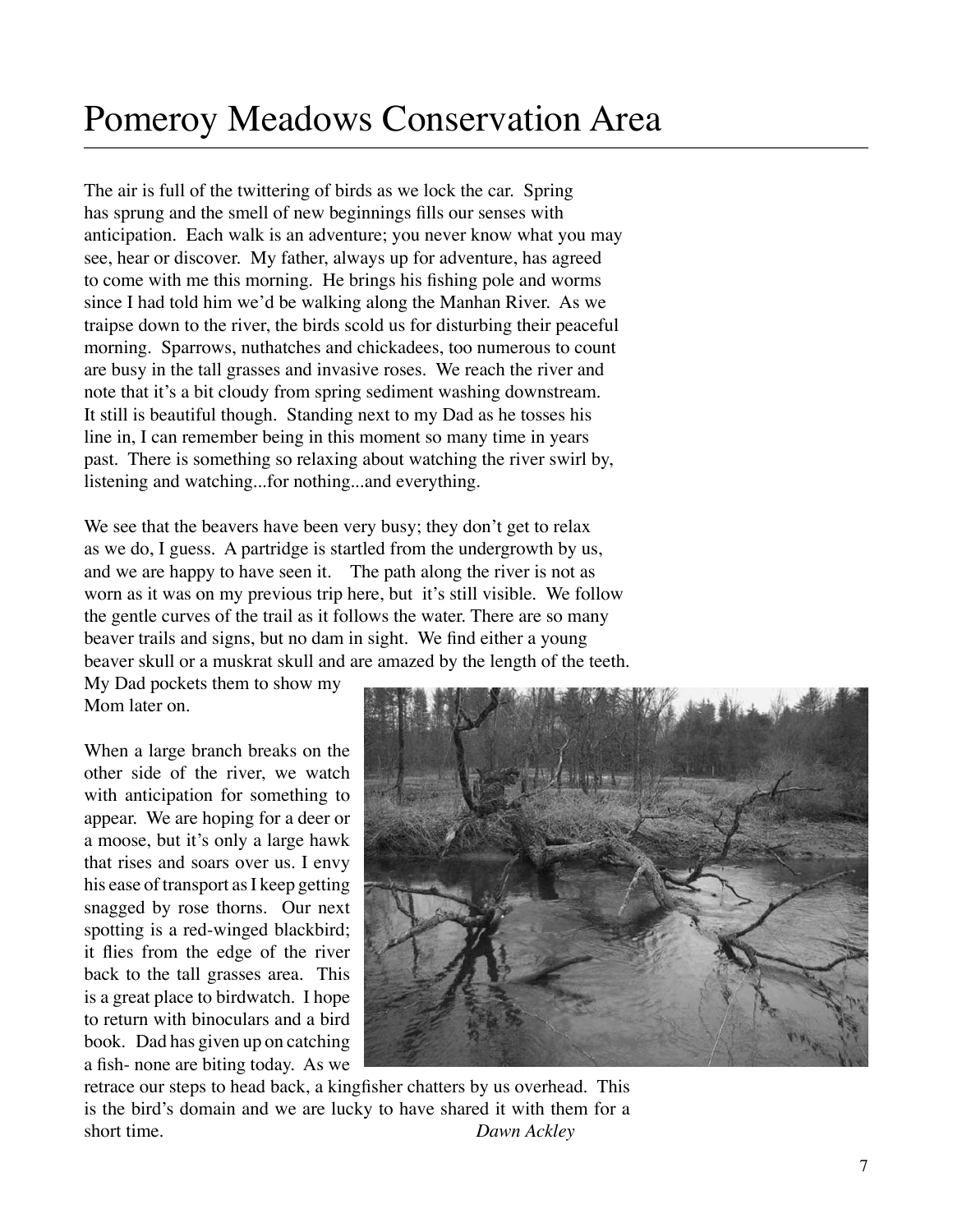### After Echodale: Identifying Conservation Priorities in Easthampton

After a significant effort, it is natural to rest, and to reflect on the lessons learned. This time, far from being slothful, is a time of gathering new energy and focus for the next engagement. Thus, on the heels of the success of the Echodale Farm conservation campaign, PCT is reviewing the options for future land protection projects in Easthampton.

The threat of imminent development often forces us to reactively protect land. Beyond threat, though, PCT considers many features as we try to optimize our conservation efforts, including the conservation targets an area contains or supports, its size and configuration, its location in the City, and its relationship to other conservation lands. Echodale Farm is exemplary in all of these respects: the conservation targets it contains includes farmland, rare species and other wildlife habitat, grass and shrublands, and wetlands and streams; it is a large parcel adjacent to existing conserved land; and its protection ensures that a link in the wildlife corridor between the Manhan River and Northampton, via Bassett Brook, is maintained. Looking at these and other features throughout the City, PCT has created a list of protection priorities. Broadly, these priorities include:

#### **• Protecting the Manhan River and its tributaries**

The Manhan River and its tributaries are the surfacewater expression of the Barnes Aquifer, the only source of drinking water for Easthampton. Incompatible development along the river and tributary streams could destroy this irreplaceable resource, as well as contribute to flooding and impair one of the City's most important wildlife habitats.

#### • **Protecting remaining large, undeveloped blocks, using existing protected land as cores where possible**

Few opportunities for preserving large remnants of Easthampton's natural forest cover remain in town, yet they exist. Further, protecting land adjacent to existing conservation areas frequently offers more benefits than protecting an isolated parcel, such as by reducing edge effects.

#### **• Maintain or enhance connectivity between protected lands**

Even the largest conservation lands in Easthampton, the Arcadia Wildlife Sanctuary and the Mt. Tom State Reservation, are not in themselves large enough to support many of our native wildlife species. It is critical that minimally developed corridors connect these and other conservation lands; these connections are particularly tenuous in a city developing as rapidly as Easthampton.

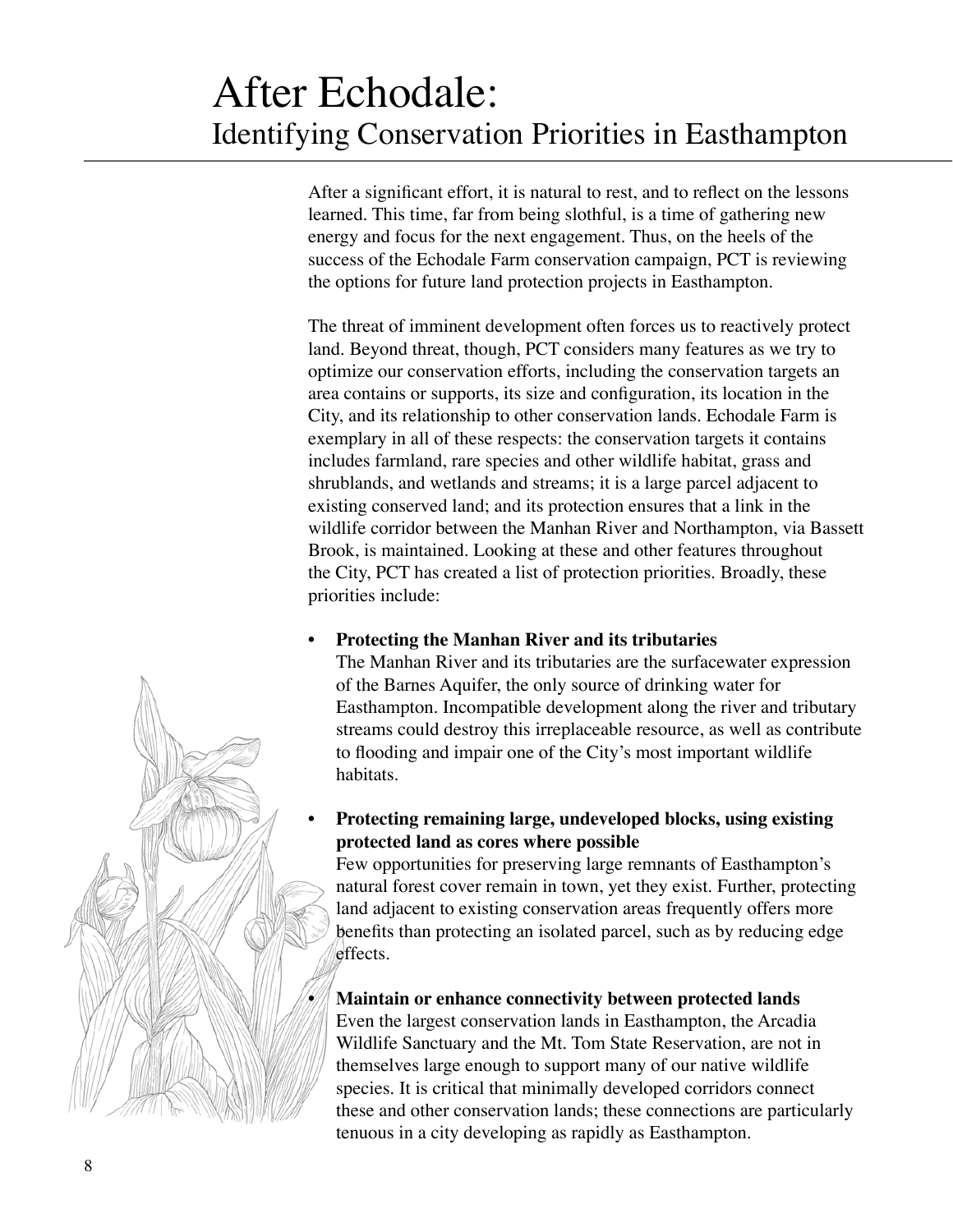#### **• Conserve prime farmland**

The conversion of prime agricultural soils to residential or other uses is a tremendous loss to Easthampton's culture, heritage, and food economy/ecology. Development in these areas should be avoided, or minimized where unavoidable; consequently, development should be denser or should reuse previously developed areas where possible.

The first decade of the  $21<sup>st</sup>$  century is a critical time for conservation in Massachusetts. Within a few years, many of the opportunities for meaningful conservation—efforts that truly protect resources, wildlife corridors, and intact ecosystems—will either have been taken, or will have been lost. This is the "closing window" of opportunity for land protection, as described by the Massachusetts Audubon Society. This closing window does not mean that conservation efforts will not continue into the future, but that the most significant decisions are being made today. PCT, and other land trusts like us, must target our conservation efforts to achieve the greatest results, rather than working to protect land on a reactionary basis.

This year is a particularly good time to be thinking strategically about land protection in Easthampton, as the City is in the process of updating its Master Plan. The Master Plan is the document that describes a vision for the community, and that makes considered recommendations for steering the City toward a healthy, vibrant future. The conservation of farmland and forest, and the maintenance of city parks and a safe public water supply are all important components of the Master Plan, among many others. PCT is participating in the Master Plan process in several ways, including by sharing our thoughts on conservation priorities, and, for two board members, by being members of Master Plan committees. It is imperative, as the Master Plan process continues, that citizens interested in preserving the quality of life we now enjoy also engage in this process, whether it be through attending meetings, writing letters to the newspaper, or another mode. By proactively identifying and protecting high conservation priority land now, we increase the prospect of Easthampton's long-term vitality.

 *Tom Lautzenheiser*

### Pascommuck Conservation Trust Board

#### *Officers*

John Bator, *President* Sue Walz, *Vice President* Shirley Smith, *Treasurer* Stephen Donnelly, *Clerk*

#### *Board Members*

Dawn Ackley Roger Anderson William Burgart Amy Churchill Molly Goodwin Marty Klein Tom Lautzenheiser Lydia Omasta Doug Wheat

*Honorary Board Member* Stella Wiernasz

*Coordinator of Volunteers* Lydia Omasta

> *Land Preservation* Consultant Gerrit Stover

*Newsletter Design & Layou*t *Beverly Wodicka*